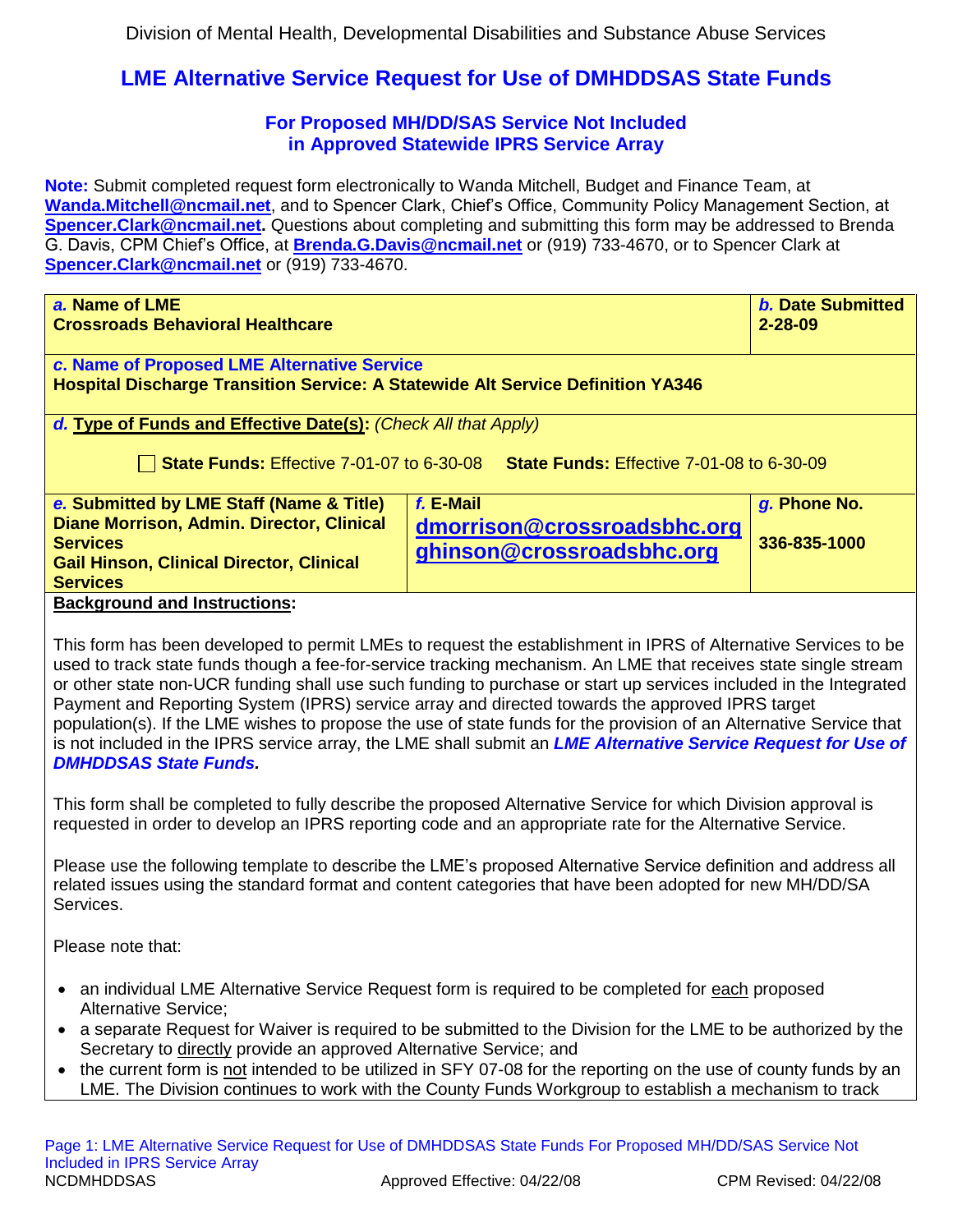|                | and report on the use of county funds through IPRS reporting effective July 1, 2008.                                                                                                                                                                                                                                                                                                                                                                                                                                                                                                                                                                                                                                                                                                                                                                                                                                                                                                                                                                                                                                                 |  |
|----------------|--------------------------------------------------------------------------------------------------------------------------------------------------------------------------------------------------------------------------------------------------------------------------------------------------------------------------------------------------------------------------------------------------------------------------------------------------------------------------------------------------------------------------------------------------------------------------------------------------------------------------------------------------------------------------------------------------------------------------------------------------------------------------------------------------------------------------------------------------------------------------------------------------------------------------------------------------------------------------------------------------------------------------------------------------------------------------------------------------------------------------------------|--|
|                | <b>Requirements for Proposed LME Alternative Service</b>                                                                                                                                                                                                                                                                                                                                                                                                                                                                                                                                                                                                                                                                                                                                                                                                                                                                                                                                                                                                                                                                             |  |
|                | (Items in italics are provided below as examples of the types of information to be considered in<br>responding to questions while following the regular Enhanced Benefit Service definition format.<br>Rows may be expanded as necessary to fully respond to questions.)                                                                                                                                                                                                                                                                                                                                                                                                                                                                                                                                                                                                                                                                                                                                                                                                                                                             |  |
|                | Complete items 1 though 28, as appropriate, for all requests.                                                                                                                                                                                                                                                                                                                                                                                                                                                                                                                                                                                                                                                                                                                                                                                                                                                                                                                                                                                                                                                                        |  |
| 1              | <b>Alternative Service Name, Service Definition and Required Components</b><br>Hospital Discharge Transition Service: This service includes face-to-face attendance at state and<br>community psychiatric hospitals, facility based crisis centers, detox centers and other 24-hour facilities for<br>the purposes of discharge planning with assigned and unassigned consumers. Services are inclusive of face<br>to face contacts with consumers and staff, attendance at treatment/discharge meetings, and contact/linkage<br>with community resources identified in discharge plan. The objective is to facilitate discharge planning and<br>when applicable, complete all documentation required to transfer consumers to another appropriate service<br>with an LME contract provider. The Hospital Discharge Transition Service should be used briefly and only<br>until consumers are attached to a provider for ongoing services. It should also be used to engage those<br>consumers on outpatient commitment who are not attached to a provider until these consumers are attached<br>to a provider for ongoing services. |  |
| $\overline{2}$ | Rationale for proposed adoption of LME Alternative Service to address issues that cannot be<br>adequately addressed within the current IPRS Service Array<br>With the initiation of Implementation Update #49 on 9/2/08, all individuals receiving Medicaid Benefits will<br>have those benefits temporarily suspended upon admission to any state hospital. This creates a huge barrier<br>to receiving services while in the hospital as well as upon release back to the community. There are no<br>unmanaged Community Support hours and providers may not bill for CS while a consumer is in the state<br>hospital. This makes it impossible for the LME to reimburse providers for transitioning the most at risk<br>consumers back to the community at the time of discharge. Many high risk, high cost consumers access<br>Crisis services on a regular basis. These consumers are often treatment resistant and without additional<br>support and encouragement will fall through the cracks and continue to increase recidivism.                                                                                           |  |
| 3              | Description of service need(s) to be addressed exclusively through State funds for which<br>Medicaid funding cannot be appropriately accessed through a current Medicaid approved<br>service definition<br>There is currently a very serious gap in the treatment continuum when a consumer enters an inpatient<br>facility. Most service definitions do not permit billing while consumers are inpatient and therefore providers<br>often discontinue needed services for lack of ability to bill. Provider activities to be addressed through state<br>funding which cannot be appropriately accessed through an approved Medicaid service definition would<br>include:<br><u> PRE DISCHARGE SERVICES – STATE HOSPITAL, ADATC, OTHER 24 HOUR FACILITIES</u><br>Face to face contact with consumer within 24 hours of notification from LME.<br>$\bullet$<br>- determine consumer treatment needs, preferences, and provider choice upon<br>discharge<br>- identify natural and community supports<br>- identify how and where the consumer will return to community<br>- identify housing needs                                    |  |
|                | collaboration with inpatient facility treatment team and Crossroads' Hospital Liaison to develop<br>discharge plan                                                                                                                                                                                                                                                                                                                                                                                                                                                                                                                                                                                                                                                                                                                                                                                                                                                                                                                                                                                                                   |  |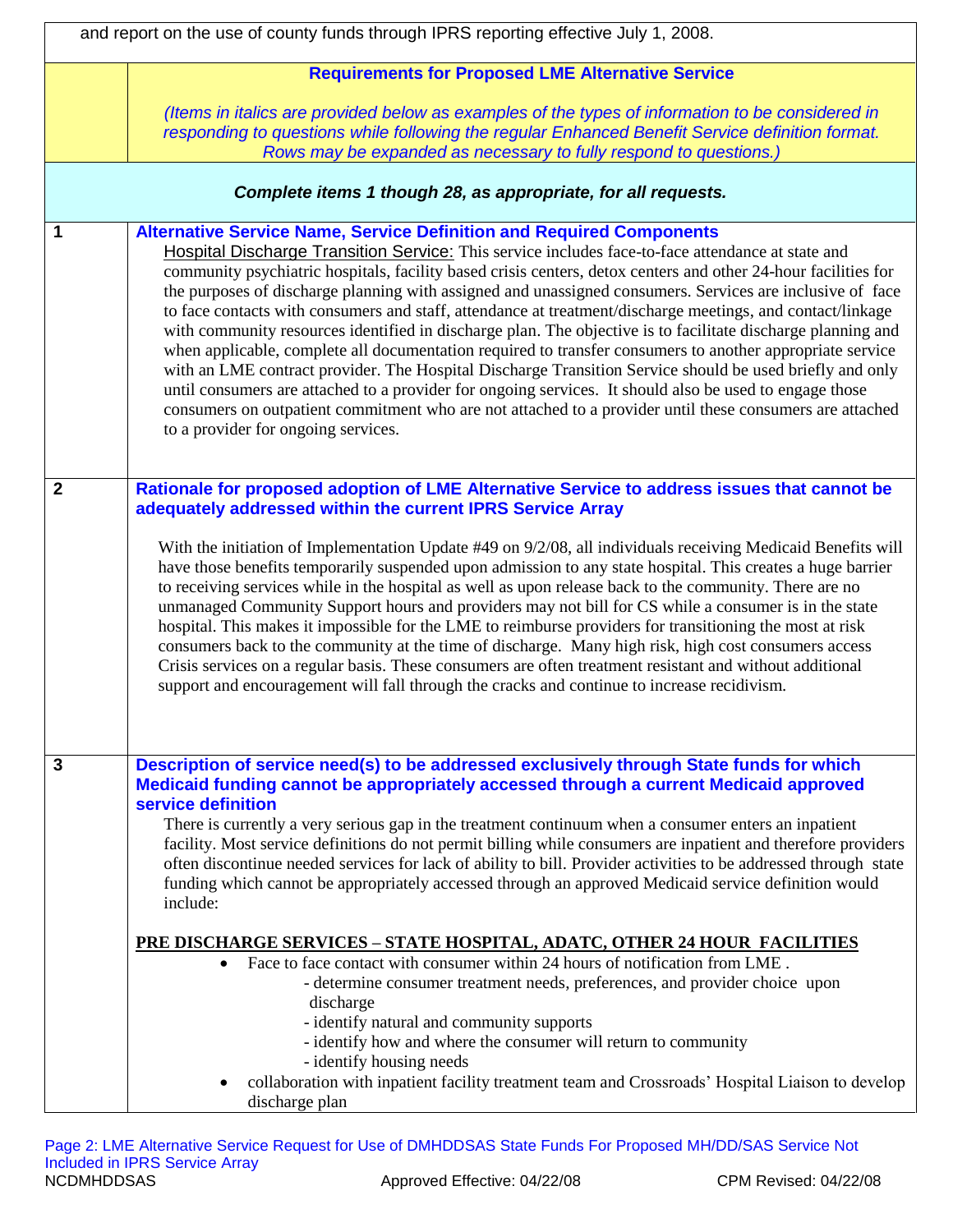|                | Complete necessary paperwork to make consumer active with your agency.                                                                                                                            |  |  |
|----------------|---------------------------------------------------------------------------------------------------------------------------------------------------------------------------------------------------|--|--|
|                | Complete Intro PCP and refer all consumers who qualify to the appropriate Enhanced Service                                                                                                        |  |  |
|                | POST DISCHARGE SERVICES-STATE HOSPITAL, ADATC, OTHER 24 HOUR FACILITIES                                                                                                                           |  |  |
|                | Face-to-face appointment with all consumers who do not qualify for Enhanced Services at their<br>$\bullet$<br>home the day of discharge or within 3 days.                                         |  |  |
|                | If consumer does not qualify for an Enhanced Service, transport consumer to the first                                                                                                             |  |  |
|                | appointment.<br>If consumer is not able to attend first appointment provider will outreach consumer and                                                                                           |  |  |
|                | schedule a second appt. within 4 days                                                                                                                                                             |  |  |
|                | Provide all necessary support and services until consumer becomes active with a provider                                                                                                          |  |  |
|                | Schedule consumer with a minimum of one billed medication management appointment within<br>14 days post discharge.                                                                                |  |  |
|                | Begin working on (re)linking with Medicaid and/or disability benefits (if appropriate)                                                                                                            |  |  |
|                | PRE-DISCHARGE SERVICES - LEVEL 3.7 & LEVEL 4 DETOX and FACILITY BASED CRISIS                                                                                                                      |  |  |
|                | Face-to-face appointment with consumer within 3 days of admission<br>$\bullet$<br>- determine consumer treatment needs, preferences and provider choice upon discharge                            |  |  |
|                | - identify natural and community supports                                                                                                                                                         |  |  |
|                | - identify how and where the consumer will return to community<br>- identify housing needs                                                                                                        |  |  |
|                | collaboration with inpatient facility treatment team and Crossroads' Hospital Liaison to develop                                                                                                  |  |  |
|                | discharge plan                                                                                                                                                                                    |  |  |
|                | Complete necessary paperwork to make consumer active with a provider.<br>Schedule an appointment for the day of discharge                                                                         |  |  |
|                |                                                                                                                                                                                                   |  |  |
|                | <b>POST DISCHARGE – LEVEL 3.7 &amp; LEVEL 4 DETOX and FACILITY BASED CRISIS</b><br>Provide transportation from the facility to the first appointment or Urgent Walk In Center on the<br>$\bullet$ |  |  |
|                | day of discharge                                                                                                                                                                                  |  |  |
|                | Transfer post discharge services to Provider or Urgent Walk In Center at that time.                                                                                                               |  |  |
|                |                                                                                                                                                                                                   |  |  |
|                |                                                                                                                                                                                                   |  |  |
| 4              | Please indicate the LME's Consumer and Family Advisory Committee (CFAC) review and                                                                                                                |  |  |
|                | recommendation of the proposed LME Alternative Service: (Check one)                                                                                                                               |  |  |
|                | $\boxtimes$ Recommends<br>Does Not Recommend Neutral (No CFAC Opinion)                                                                                                                            |  |  |
| 5              | Projected Annual Number of Persons to be Served with State Funds by LME through this<br><b>Alternative Service 491</b>                                                                            |  |  |
| 6              | Estimated Annual Amount of State Funds to be Expended by LME for this Alternative Service                                                                                                         |  |  |
|                | \$172,341 per year.                                                                                                                                                                               |  |  |
|                |                                                                                                                                                                                                   |  |  |
|                |                                                                                                                                                                                                   |  |  |
| $\overline{7}$ | Eligible IPRS Target Population(s) for Alternative Service: (Check all that apply)                                                                                                                |  |  |
|                | $\boxtimes$ AII $\Box$ CMAO $\Box$ AMAO $\Box$ CDAO $\Box$ ADAO $\Box$ CSAO $\Box$ ASAO<br><b>Assessment Only:</b>                                                                                |  |  |
|                | $\boxtimes$ AII $\Box$ CMCS $\Box$ AMCS $\Box$ CDCS $\Box$ ADCS $\Box$ CSCS $\Box$ ASCS<br><b>Crisis Services:</b>                                                                                |  |  |
|                | $\boxtimes$ AII $\Box$ CMSED $\Box$ CMMED $\Box$ CMDEF $\Box$ CMPAT $\Box$ CMECD<br><b>Child MH:</b>                                                                                              |  |  |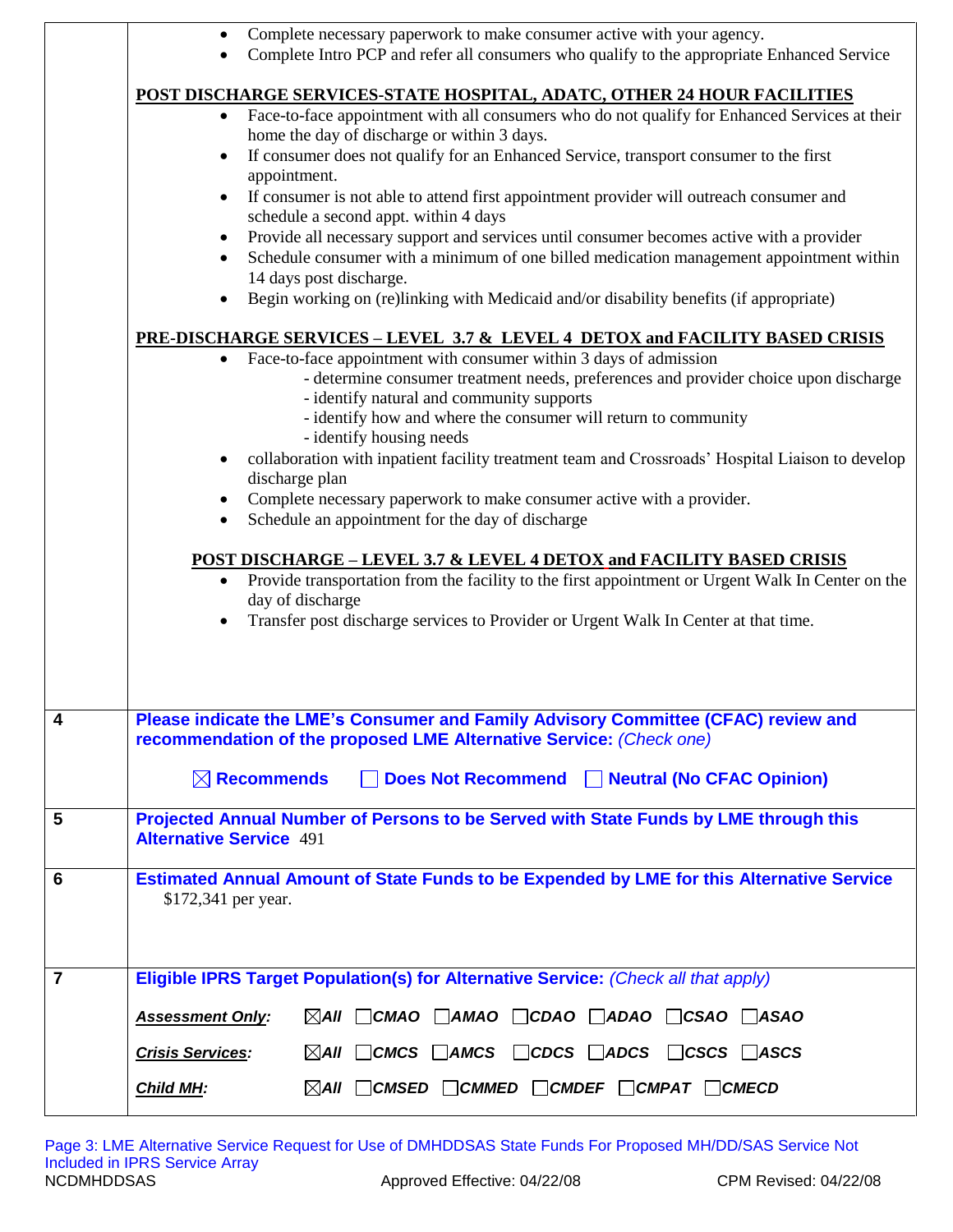|    | <b>Adult MH:</b>                                                               | $\boxtimes$ AII $\Box$ AMSPM $\Box$ AMSMI $\Box$ AMDEF $\Box$ AMPAT $\Box$ AMSRE                                                                                                                                                                                                 |
|----|--------------------------------------------------------------------------------|----------------------------------------------------------------------------------------------------------------------------------------------------------------------------------------------------------------------------------------------------------------------------------|
|    | <b>Child DD:</b>                                                               | $\boxtimes$ CDSN                                                                                                                                                                                                                                                                 |
|    | <b>Adult DD:</b>                                                               | $\boxtimes$ AII $\Box$ ADSN $\Box$ ADMRI                                                                                                                                                                                                                                         |
|    | <b>Child SA:</b>                                                               | $\boxtimes$ AII $\Box$ CSSAD $\Box$ CSMAJ $\Box$ CSWOM $\Box$ CSCJO $\Box$ CSDWI $\Box$ CSIP<br>]CSSP                                                                                                                                                                            |
|    | <b>Adult SA:</b>                                                               | $\boxtimes$ AII $\Box$ ASCDR $\Box$ ASHMT $\Box$ ASWOM $\Box$ ASDSS $\Box$ ASCJO $\Box$ ASDWI<br>$\exists$ ASDHH $\bigcap$ ASHOM $\bigcap$ ASTER                                                                                                                                 |
|    | Comm. Enhance.:                                                                | $\boxtimes$ AII $\Box$ CMCEP $\Box$ AMCEP $\Box$ CDCEP $\Box$ ADCEP $\Box$ ASCEP $\Box$ CSCEP                                                                                                                                                                                    |
|    | <b>Non-Client:</b>                                                             | $\boxtimes$ CDF                                                                                                                                                                                                                                                                  |
| 8  |                                                                                | Definition of Reimbursable Unit of Service: (Check one)                                                                                                                                                                                                                          |
|    | <b>Service Event</b>                                                           | $\boxtimes$ 15 Minutes<br>$\Box$ Hourly<br>$\Box$ Monthly<br>Daily                                                                                                                                                                                                               |
|    | <b>Other: Explain</b>                                                          |                                                                                                                                                                                                                                                                                  |
| 9  |                                                                                | <b>Proposed IPRS Average Unit Rate for LME Alternative Service</b>                                                                                                                                                                                                               |
|    |                                                                                | Since this proposed unit rate is for Division funds, the LME can have different rates for the same<br>service within different providers. What is the proposed average IPRS Unit Rate for which the LME<br>proposes to reimburse the provider(s) for this service?<br>18.25<br>S |
| 10 | (Provide attachment as necessary)<br>cost for each delivered service is \$351. | Explanation of LME Methodology for Determination of Proposed IPRS Average Unit Rate for Service<br>Based on the current Community Support rate for an Un-Licensed Qualified Professional. The proposed average                                                                   |
| 11 | <b>Provider Organization Requirements</b><br>use this code                     | Any comprehensive treatment service provider who is contracted with Crossroads Behavioral Healthcare may                                                                                                                                                                         |
| 12 | QP at minimum                                                                  | <b>Staffing Requirements by Age/Disability</b><br>(Type of required staff licensure, certification, QP, AP, or paraprofessional standard)                                                                                                                                        |
| 13 |                                                                                | <b>Program and Staff Supervision Requirements</b><br>QP must be directly supervised by a licensed or Masters level clinician. The licensed or Masters level clinician<br>must be supervised in accordance to their agency's supervision requirement.                             |
| 14 | <b>Requisite Staff Training</b>                                                |                                                                                                                                                                                                                                                                                  |
|    |                                                                                | Staff providing this service must have the following training;<br>Motivational Interviewing<br><b>Recovery Education</b>                                                                                                                                                         |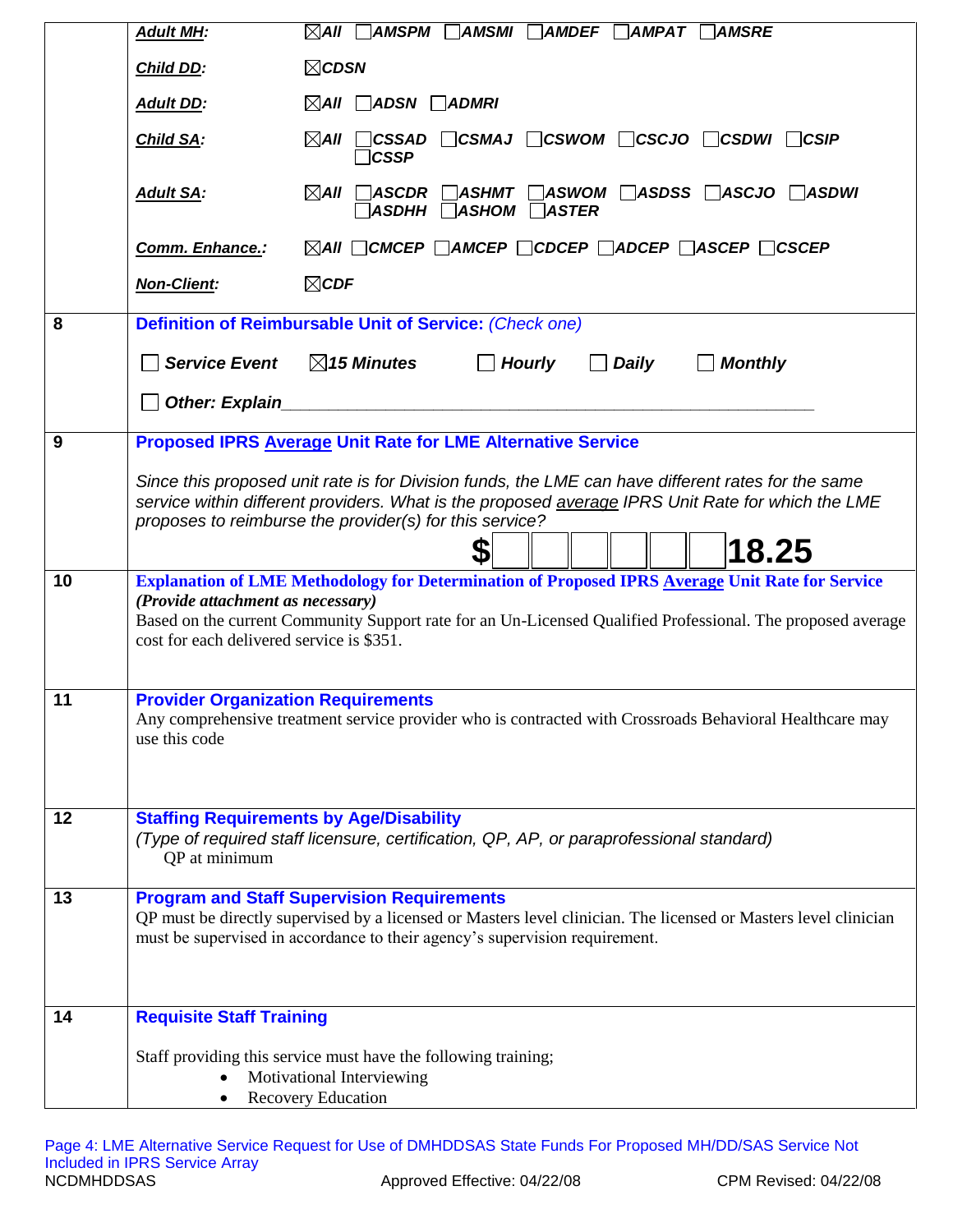|    | Person Centered Planning<br>٠<br>Same as required for the Basis and Enhanced services that provider is contracted with the LME<br>to provide.                                                                                                                                                                                                                              |
|----|----------------------------------------------------------------------------------------------------------------------------------------------------------------------------------------------------------------------------------------------------------------------------------------------------------------------------------------------------------------------------|
| 15 | <b>Service Type/Setting</b><br>State Hospitals, Local Hospitals, Facility Based Crisis Centers, Detox facilities and other 24 hour inpatient<br>facilities                                                                                                                                                                                                                 |
| 16 | <b>Program Requirements</b><br>This will be an individual service<br>Contacts as identified in #3                                                                                                                                                                                                                                                                          |
| 17 | <b>Entrance Criteria</b><br>Inpatient status at a State Psychiatric facility or ADATC or any other 24-hour facility                                                                                                                                                                                                                                                        |
| 18 | <b>Entrance Process</b><br>Client is admitted to a 24 hour facility for MH/SA treatment<br>Liaison identifies whether or not consumer is active with a provider<br>If so informs provider of admission<br>If not Liaison and/or social workers have a consent for treatment signed by consumer<br>$\bullet$<br>A referral will be made to the Hospital Transition Service. |
| 19 | <b>Continued Stay Criteria</b><br>Consumer has not had an intake/face to face with the Urgent Walk In Center or an outpatient provider.                                                                                                                                                                                                                                    |
| 20 | <b>Discharge Criteria</b><br>Consumer will be discharged when active with outpatient provider<br>Anticipated length of stay is less than one week<br>Anticipated number of service units received from admission to discharge is 20<br>Anticipated average cost per consumer for this service is \$351                                                                     |
| 21 | <b>Evaluation of Consumer Outcomes and Perception of Care</b><br>Increased frequency of consumer follow through with outpatient care<br>Consumer does not return to hospital or Detox within 30 days of discharge<br>$\bullet$<br>Findings from the NC TOPPS<br>$\bullet$                                                                                                  |
| 22 | <b>Service Documentation Requirements</b><br>Is this a service that can be tracked on the basis of the individual consumer's receipt of<br>$\bullet$<br>services that are documented in an individual consumer record?                                                                                                                                                     |
|    | $\boxtimes$ Yes<br>$\Box$ No<br>If "No", please explain.<br>Minimum standard for frequency of note, i.e. per event, daily, weekly, monthly, etc.<br>٠<br>All contacts will be documented with standard service note and filed in consumer chart<br>٠<br>An invoice, documenting units claimed, will be submitted to Crossroads LME for authorization and payment           |
| 23 | <b>Service Exclusions</b>                                                                                                                                                                                                                                                                                                                                                  |